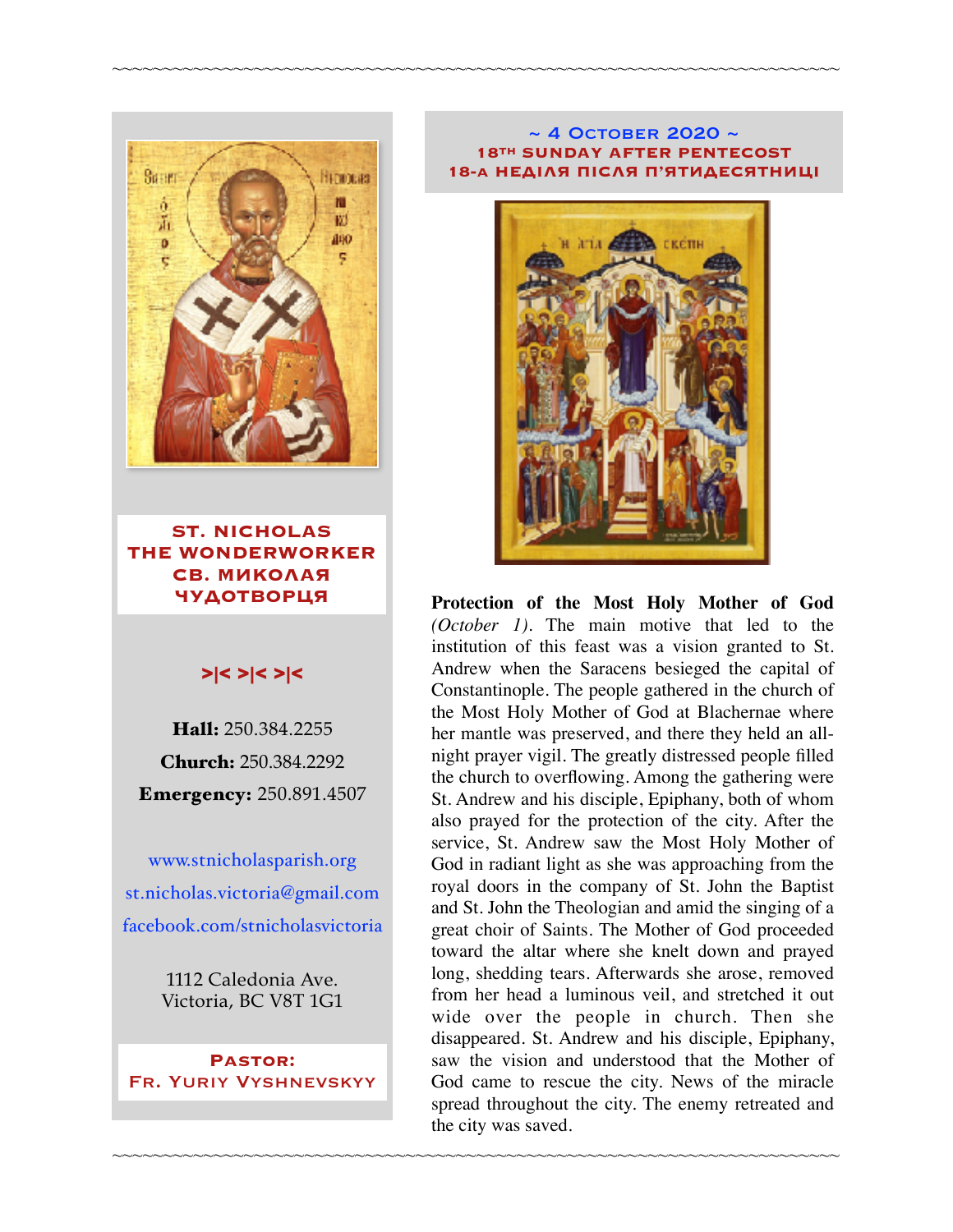| <b>SUNDAY HYMNS</b>                |                |                                                              |                  |                |          |  |  |
|------------------------------------|----------------|--------------------------------------------------------------|------------------|----------------|----------|--|--|
| <b>OPENING HYMN</b>                |                | О Маріє, Мати Божа / Virgin Mary, Blessed Mother pg. 356-357 |                  |                |          |  |  |
| <b>COMMUNION HYMN</b>              |                | Тіло Христове / Let Me Receive You, O Lord. pg. 258-259      |                  |                |          |  |  |
| <b>CLOSING HYMN</b>                |                | Під Твою Милість рд. 372                                     |                  |                |          |  |  |
| <b>SUNDAY &amp; DAILY SCHEDULE</b> |                |                                                              |                  |                |          |  |  |
| SUNDAY, Oct 4                      |                | Liturgy - for the Parishioners of St Nicholas Parish         |                  |                | 10:00 AM |  |  |
| MONDAY, Oct 5                      |                | <b>NO SERVICES</b>                                           |                  |                |          |  |  |
| TUESDAY, Oct 6                     |                | Divine Liturgy of St. John Chrysostom                        |                  |                | 9:00 AM  |  |  |
| WEDNESDAY, Oct 7                   |                | Divine Liturgy of St. John Chrysostom                        |                  |                | 9:00 AM  |  |  |
| THURSDAY, Oct 8                    |                | Divine Liturgy of St. John Chrysostom                        |                  |                | 9:00 AM  |  |  |
| FRIDAY, Oct 9                      |                | Divine Liturgy of St. John Chrysostom                        |                  |                | 9:00 AM  |  |  |
| <b>SATURDAY, Oct 10</b>            |                | <b>NO SERVICES</b>                                           |                  |                |          |  |  |
| SUNDAY, Oct 11                     |                | Liturgy - for the Parishioners of St Nicholas Parish         |                  |                | 10:00 AM |  |  |
|                                    |                |                                                              |                  |                |          |  |  |
| <b>SUNDAY EPISTLE READERS</b>      |                |                                                              |                  |                |          |  |  |
| <b>DATE</b>                        | <b>READING</b> |                                                              | <b>UKRAINIAN</b> | <b>ENGLISH</b> |          |  |  |
| SUNDAY, Oct 4                      |                | 2 Cor 9:6-11                                                 |                  |                |          |  |  |
| SUNDAY, Oct 11                     | Heb 13:7-16    |                                                              |                  |                |          |  |  |

~~~~~~~~~~~~~~~~~~~~~~~~~~~~~~~~~~~~~~~~~~~~~~~~~~~~~~~~~~~~~~~~~~~~~~~~

# <sup>~</sup> PASTORAL MINISTRY & HOLY MYSTERIES

<sup>~</sup> ~~~~~~~~~~~~~~~~~~~~~~~~~~~~~~~~~~~~~~~~~~~~~~~~~~~~~~~~~~~~~~~~~~~~~~~

 $\text{SUNDAY}, \text{Oct } 18 \quad \text{Gal } 1:11-19$ 

 $SUNDAY, Oct 25$   $Ga1 2:16-20$ 

~

~

| given to the parish priest, and he should be contacted before any other arrangements are made |  |
|-----------------------------------------------------------------------------------------------|--|
|                                                                                               |  |
|                                                                                               |  |
|                                                                                               |  |
|                                                                                               |  |

*Eparchy of New Westminster~Bishop David Motiuk ~Apostolic Administrator~ [www.nweparchy.ca](http://www.nweparchy.ca)*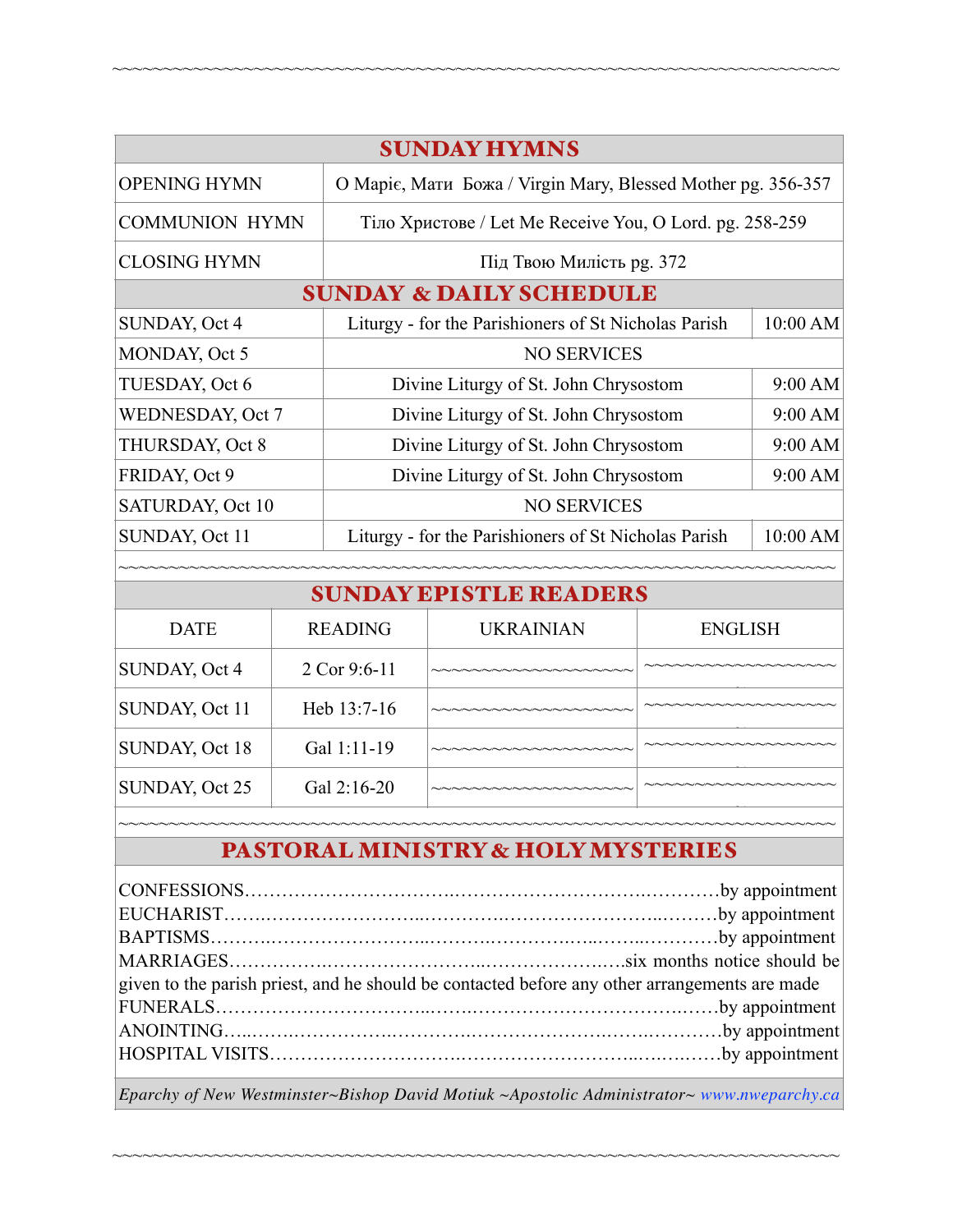# ANNOUNCEMENTS

~~~~~~~~~~~~~~~~~~~~~~~~~~~~~~~~~~~~~~~~~~~~~~~~~~~~~~~~~~~~~~~~~~~~~~~~

**HAPPY BIRTHDAY** to JULIANA VYSHNEVSKA and all those who celebrated their birthdays this past week. May the Lord Our God continue to bless you abundantly and the Holy Mother of God protects you at all times. Многая Літа!

**PRAYER REQUEST -** Please keep in your prayers SYLVIA KELLY, CHARLOTTE KRAKOWSKI, RICHARD NEWBERRY, LANCE DELVES, GORD HRYHORYSHEN, RICHARD MACEWKO and other members of our parish, our family and friends who are ailing, in hospitals, nursing homes and those who are not able to join actively in their community.

**BEQUESTS & WILLS -** Leaving a bequeath is a process of giving a donation through your will. It is simply a distribution from your estate to a charitable organization through your last will and testament. It can be as small or as large a donation as you wish. It is important that you talk to your lawyer about the process. In your kindness please remember St Nicholas the Wonderworker Ukrainian Catholic Church in your bequeath and will. If anyone wishes to make such a bequeath in their will, the following clause may be included or added to a will: "I give, devise, and bequeath to **St Nicholas the Wonderworker Ukrainian Catholic Parish -** *1112 Caledonia Avenue, Victoria BC, V8T 1G1*, the sum of \$  $\degree$  (or  $\degree$  % of my estate), to be used for the benefit of the parish and it's pastoral activities."

**LIVE STREAMING OF THE DIVINE LITURGIES -** as we start to re-open our churches to the public the live streaming of the services from St. Nicholas parish will continue as usual. Every Sunday at 10AM.

**WE SHARE THE AIR - Please keep it healthy and fragrant free. Someone in this area is** scent-sitive. The chemicals used in scented products can make some people sick, especially those with fragrance sensitivities, asthma, allergies and other respiratory ailments. PLEASE DO NOT \*wear perfume, cologne, lotion, aftershave and other fragrances; \*USE unscented personal care products. Be Sensitive to Others. Thank you for your understanding. *St. Nicholas parish.* 

**SEPTEMBER 27 DONATIONS - Loose collection: \$5.00; Envelope collection:** \$183.00; Pre-authorized donations Sept 21 to Sept 27: \$135.00. **TOTAL: \$323.00.** May God bless and reward you abundantly for your generosity!

~~~~~~~~~~~~~~~~~~~~~~~~~~~~~~~~~~~~~~~~~~~~~~~~~~~~~~~~~~~~~~~~~~~~~~~~



**EXAMPLE ONLINE** to St. Nicholas parish: [www.canadahelps.org/en/dn/45460](http://www.canadahelps.org/en/dn/45460)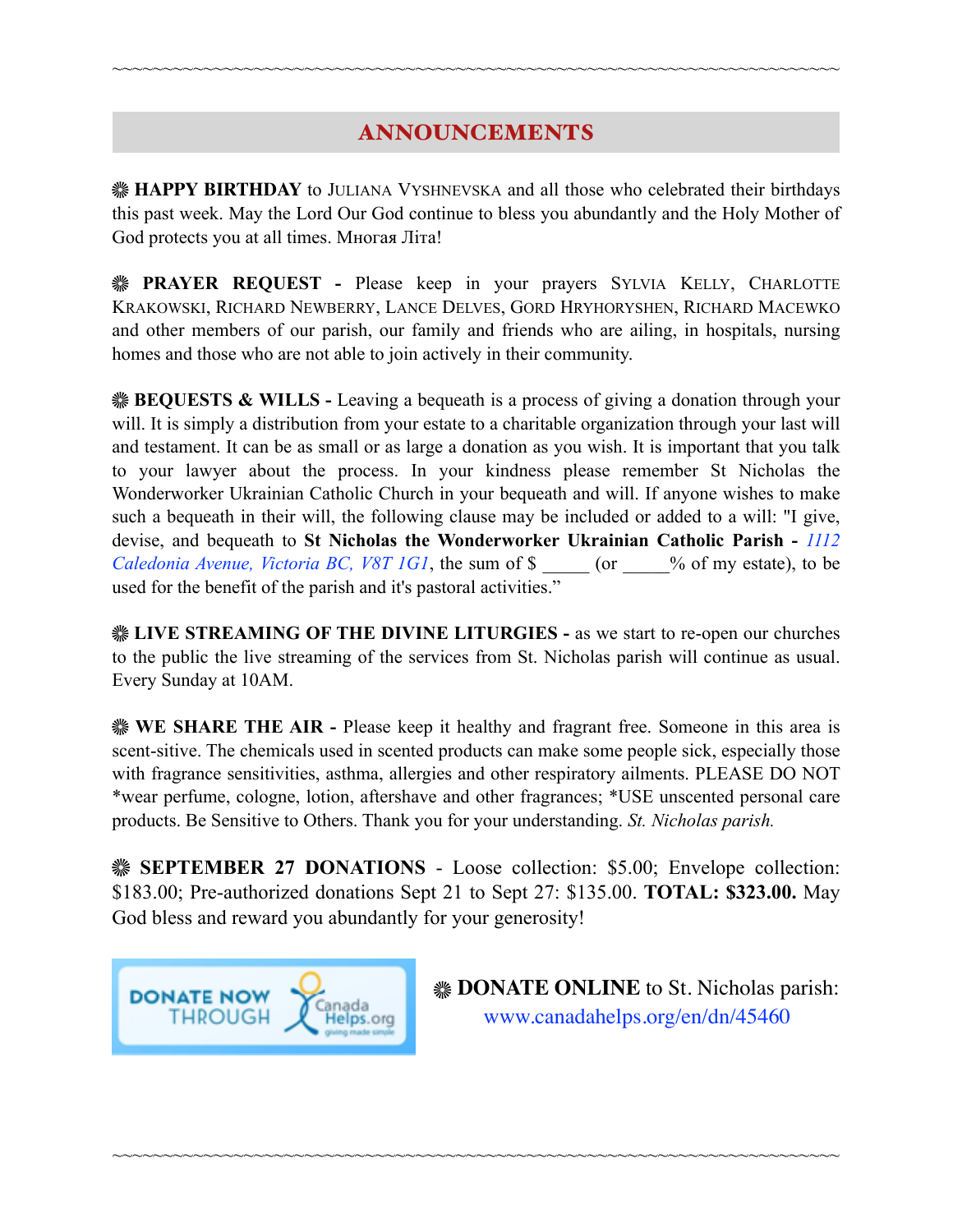# DIVINE LITURGY PROPERS

~~~~~~~~~~~~~~~~~~~~~~~~~~~~~~~~~~~~~~~~~~~~~~~~~~~~~~~~~~~~~~~~~~~~~~~~

### *The Divine Liturgy of our Father among the Saints John Chrysostom*

**Troparion, Tone 1:** Though the stone was sealed by the Judeans\* and soldiers guarded Your most pure body,\* You arose, O Saviour, on the third day,\* and gave life to the world.\* And so the heavenly powers cried out to You, O Giver of Life;\* Glory to your resurrection, O Christ!\* Glory to Your kingdom!\* Glory to Your saving plan,\* O only Lover of mankind.

**Glory: Kontakion, Tone 1:** You arose in glory from the tomb\* and with Yourself You raised the world.\* All humanity acclaims You as God,\* and death has vanished.\* Adam exults, O Master,\* and Eve, redeemed now from bondage, cries out for joy.\* "You are the One, O Christ, Who offer resurrection to all."

**Now: Theotokion, Tone 1:** When Gabriel uttered to You, O Virgin, his 'Rejoice!'\* – at that sound, the Master of all became flesh in You, the Holy Ark.\* As the just David said,\* You have become wider than the heavens carrying Your Creator.\* Glory to Him Who dwelt in You!\* Glory to Him Who came forth from You!\* Glory to Him Who freed us through birth from You!

**Prokimenon, Tone 1:** Let Your mercy, O Lord,\* be upon us,\* as we have hoped in You. *Verse:* Rejoice in the Lord, O you just; praise befits the righteous.

**Epistle - 2 Cor. 9:6-11 - A Reading from the 2nd Letter of Saint Apostle Paul to Corinthians:** Brothers and Sisters, the point is this: the one who sows sparingly will also reap sparingly, and the one who sows bountifully will also reap bountifully. Each of you must give as you have made up your mind, not reluctantly or under compulsion, for God loves a cheerful giver. And God is able to provide you with every blessing in abundance, so that by always having enough of everything, you may share abundantly in every good work. As it is written, 'He scatters abroad, he gives to the poor; his righteousness endures for ever.' He who supplies seed to the sower and bread for food will supply and multiply your seed for sowing and increase the harvest of your righteousness. You will be enriched in every way for your great generosity, which will produce thanksgiving to God through us.

**Alleluia, Tone 1:** *Verse:* The God of gods, the Lord, spoke and summoned the earth from the rising of the sun to its setting. *Verse:* Gather to Him His devout ones, who with sacrifice make covenant with Him.

**Gospel - Luke 5:1-11 -** While the crowd was pressing in on Jesus and listening to the word of God, he was standing by the Lake of Gennesaret. He saw two boats there alongside the lake; the fishermen had disembarked and were washing their nets. Getting into one of the boats, the one belonging to Simon, he asked him to put out a short distance from the shore. Then he sat down and taught the crowds from the boat. After he had finished speaking, he said to Simon, "Put out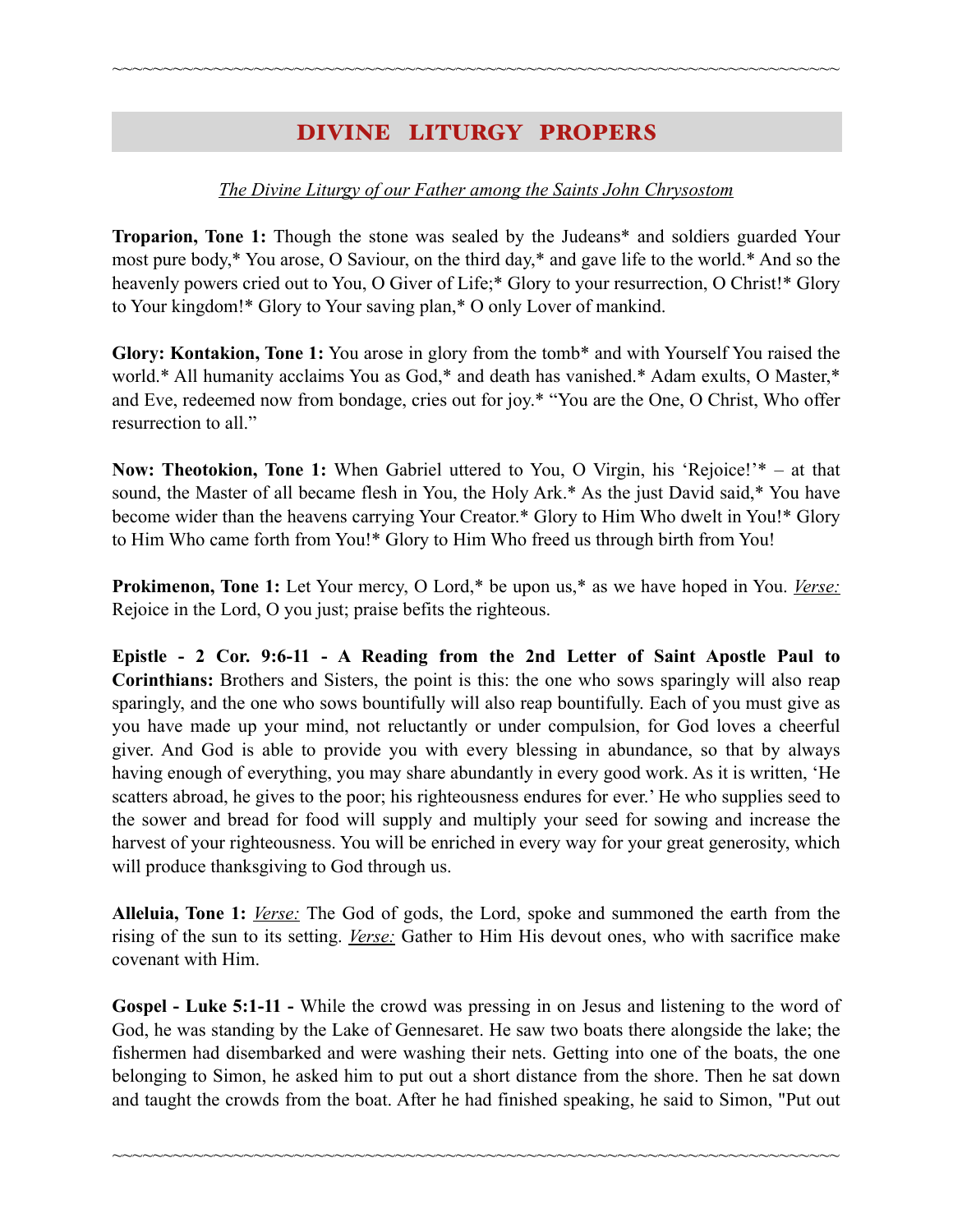into deep water and lower your nets for a catch." Simon said in reply, "Master, we have worked hard all night and have caught nothing, but at your command I will lower the nets." When they had done this, they caught a great number of fish and their nets were tearing. They signalled to their partners in the other boat to come to help them. They came and filled both boats so that they were in danger of sinking. When Simon Peter saw this, he fell at the knees of Jesus and said, "Depart from me, Lord, for I am a sinful man." For astonishment at the catch of fish they had made seized him and all those with him, and likewise James and John, the sons of Zebedee, who were partners of Simon. Jesus said to Simon, "Do not be afraid; from now on you will be catching men." When they brought their boats to the shore, they left everything and followed him.

~~~~~~~~~~~~~~~~~~~~~~~~~~~~~~~~~~~~~~~~~~~~~~~~~~~~~~~~~~~~~~~~~~~~~~~~

**Communion Verse:** Praise the Lord from the heavens;\* praise Him in the highest. Alleluia, alleluia,\* alleluia!

# *>|< >|< >|<*

**Тропар, глас 1:** Хоч запечатали камінь юдеї\* і воїни стерегли пречисте тіло Твоє,\* воскрес Ти, Спасе, на третій день,\* даруючи життя світові.\* Тому сили небесні взивали до Тебе, Життєдавче \* Слава воскресінню Твоєму, Христе,\* слава Царству Твоєму,\* слава провидінню Твоєму,\* єдиний Чоловіколюбче!

**Слава: Кондак, глас 1:** Воскрес Ти у славі як Бог із гробу\* і світ із Собою воскресив;\* людське єство Тебе, як Бога, оспівує\* і смерть щезла.\*Адам же ликує, Владико,\* і Єва нині, з узів визволившись, радіє, взиваючи \* Ти, Христе, Той, Хто всім подає воскресіння.

**І нині: Богородичний, глас 1:** Коли Гавриїл звістив Тобі, Діво: Радуйся!\* то з цим голосом прийняв тіло Владика в Тобі, святім кивоті,\* як мовив праведний Давид,\* і Ти з'явилася просторішою небес, носивши Творця Свого.\* Слава Тому, що поселився в Тобі!\* Слава Тому, що вийшов із Тебе!\* Слава Тому, що визволив нас народженням Твоїм.

**Прокімен, глас 1:** Милість Твоя, Господи, хай буде над нами,\* бо ми надіялись на Тебе. *Стих:* Радуйтеся, праведні, в Господі, правим належить похвала.

**Апостол - 2 Кор. 9:6-11 - До Коринтян 2-е Послання Святого Апостола Павла Читання:** Браття і сестри, а до цього кажу Хто скупо сіє, той скупо й жатиме, а хто сіє щедро, той щедро й жатиме! Нехай кожен дає, як серце йому призволяє, не в смутку й не з примусу, бо Бог любить того, хто з радістю дає! Бог має силу всякою благодаттю вас збагатити, щоб ви, мавши завжди в усьому всілякий достаток, збагачувалися всяким добрим учинком, як написано: Розсипав та вбогим роздав, Його справедливість триває навіки! Той, Хто насіння дає сіячеві та хліб на поживу, нехай дасть і примножить ваше насіння, і нехай Він зростить плоди праведності вашої, щоб усім ви збагачувались на всіляку щирість, яка через нас чинить Богові дяку.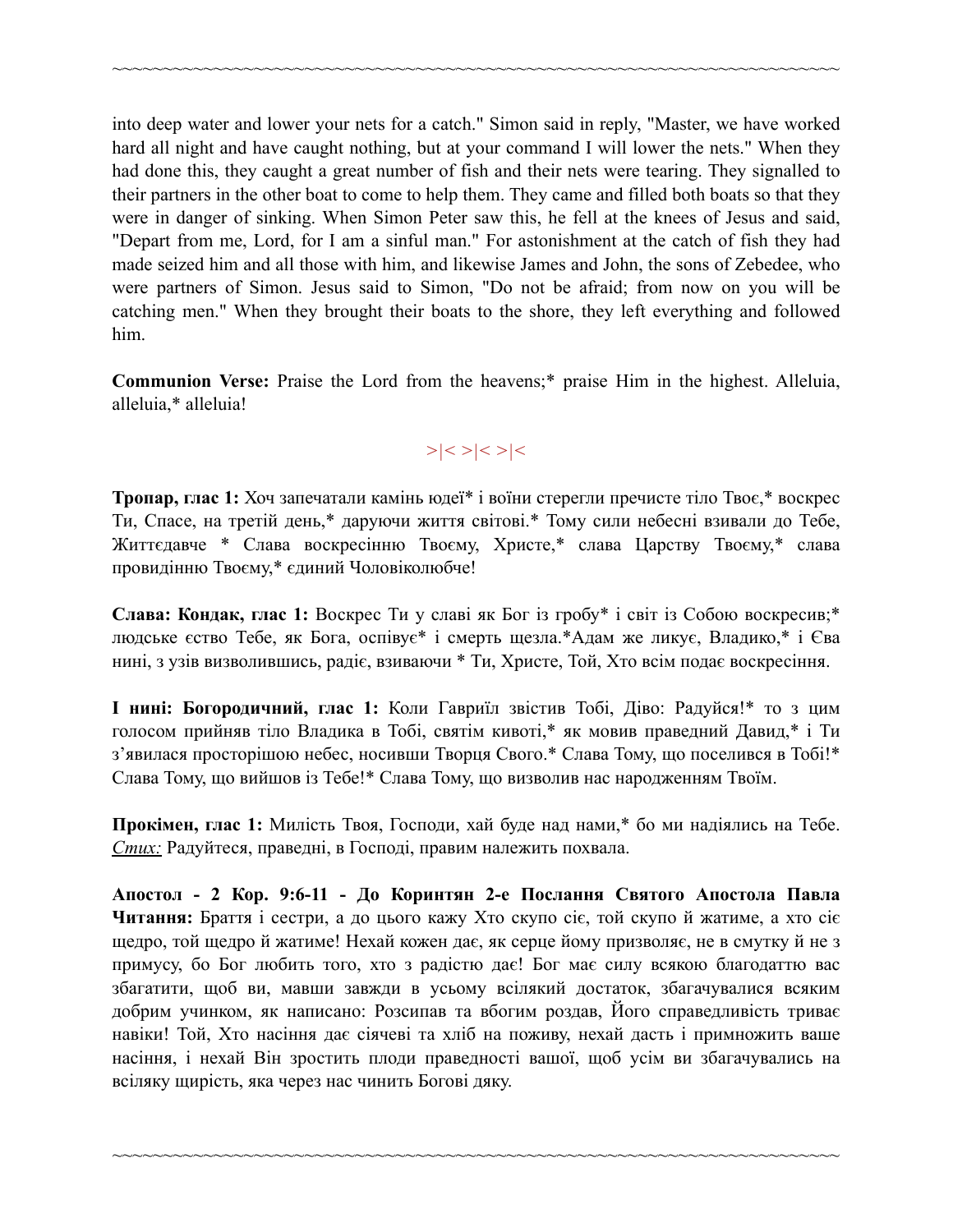**Алилуя, глас 1:** *Стих:* Бог богів, Господь мовив, і призвав землю від сходу сонця до заходу. *Стих:* Зберіть Йому преподобних Його, що заповідують завіт Його в жертвах.

~~~~~~~~~~~~~~~~~~~~~~~~~~~~~~~~~~~~~~~~~~~~~~~~~~~~~~~~~~~~~~~~~~~~~~~~

**Євангеліє - Лука 5:1-11 -** І сталось, як тиснувся натовп до Нього, щоб почути Слово Боже, Він стояв біля озера Генісаретського. І Він побачив два човни, що стояли край озера. А рибалки, відійшовши від них, полоскали невода. І Він увійшов до одного з човнів, що був Симонів, і просив, щоб він трохи відплив від землі. І Він сів, та й навчав народ із човна. А коли перестав Він навчати, промовив до Симона: Попливи на глибінь, і закиньте на полов свій невід. А Симон сказав Йому в відповідь: Наставнику, цілу ніч ми працювали, і не вловили нічого, та за словом Твоїм укину невода. А зробивши оце, вони безліч риби набрали і їхній невід почав прориватись... І кивали вони до товаришів, що були в другім човні, щоб прийшли помогти їм. Ті прийшли, та й наповнили обидва човни, аж стали вони потопати. А як Симон Петро це побачив, то припав до колін Ісусових, кажучи: Господи, відійди від мене, бо я грішна людина! Бо від полову риби, що зловили вони, обгорнув жах його та й усіх, хто з ним був, також Якова й Івана, синів Зеведеєвих, що були спільниками Симона. І сказав Ісус Симонові: Не лякайсь, від цього часу ти будеш ловити людей! І вони повитягали на землю човни, покинули все, та й пішли вслід за Ним.

**Причасний:** Хваліте Господа з небес,\* хваліте Його на висотах. Алилуя, алилуя, алилуя!

## PRAYER DURING THE CORONAVIRUS OUTBREAK



Jesus Christ, you travelled through towns and villages "curing every disease and illness." At your command, the sick were made well. Come to our aid now, in the midst of the global spread of the coronavirus, that we may experience your healing love.

 Heal those who are sick with the virus. May they regain their strength and health through quality medical care.

Heal us from our fear, which prevents nations from working together and neighbours from helping one another.

Heal us from our pride, which can make us claim invulnerability to a disease that knows no borders.

Stay by our side in this time of uncertainty and sorrow. Be with those who have died from the virus. May they be at rest with you in your eternal peace. Be with the families of those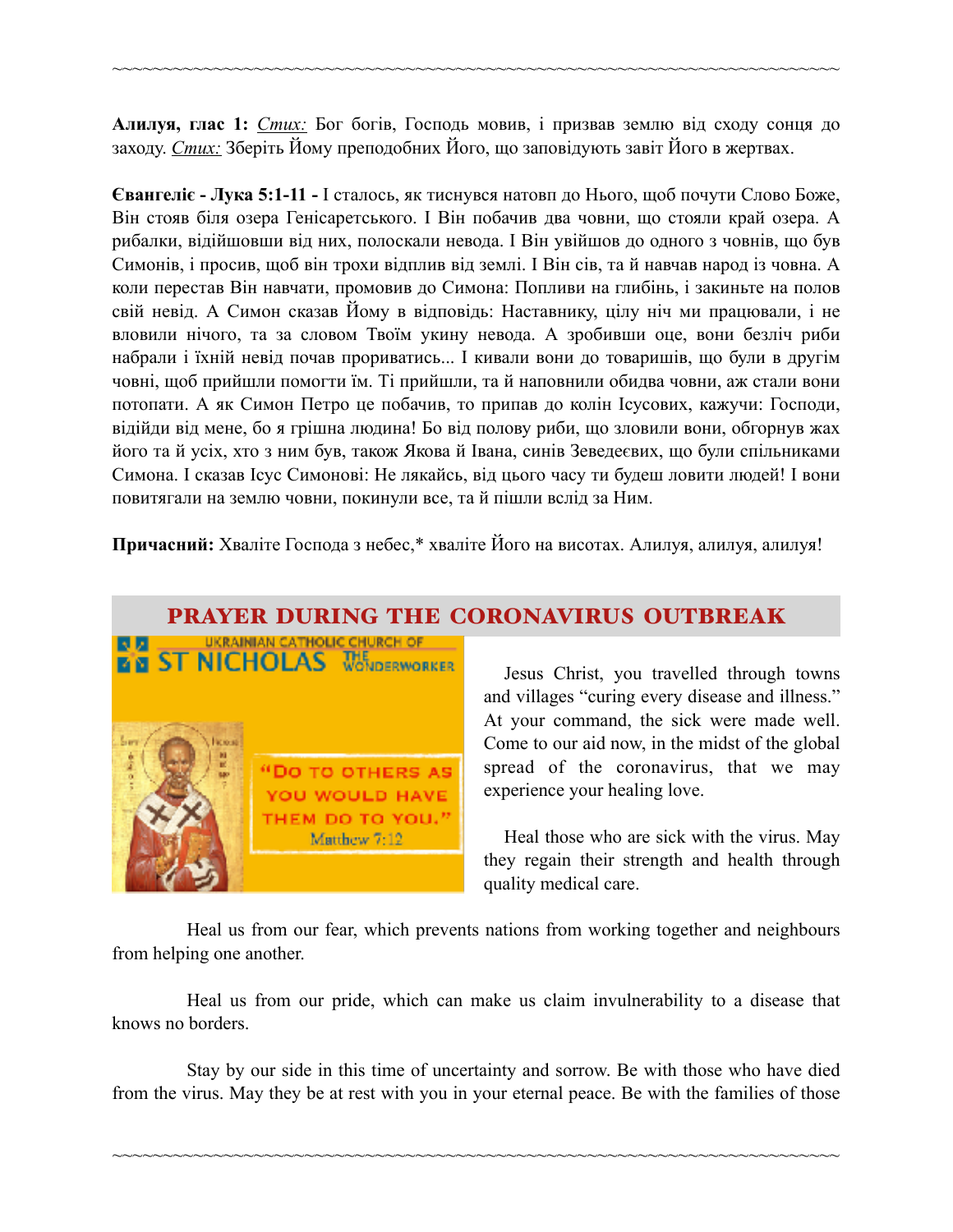who are sick or have died. As they worry and grieve, defend them from illness and despair. May they know your peace. Be with the doctors, nurses, researchers and all medical professionals who seek to heal and help those affected and who put themselves at risk in the process. May they know your protection and peace. Be with our priests and spiritual care givers. May they know that they are loved and cared for.

~~~~~~~~~~~~~~~~~~~~~~~~~~~~~~~~~~~~~~~~~~~~~~~~~~~~~~~~~~~~~~~~~~~~~~~~

Be with the leaders of all nations. Give them the foresight to act with charity and true concern for the well-being of the people they are meant to serve. Give them the wisdom to invest in long-term solutions that will help prepare for or prevent future outbreaks. May they know your peace, as they work together to achieve it on earth.

Whether we are home or abroad, surrounded by many people suffering from this illness or only a few, Jesus Christ, stay with us as we endure and mourn, persist and prepare. In place of our anxiety, give us your peace.

For You are a God of mercy, kindness, and love, and we glorify You, Father, Son, and Holy Spirit, now and for ever and ever. Amen.

## **>|< >|< >|<**

### **МОЛИТВА ПІД ЧАС СПАЛАХУ КОРОНАВІРУСУ**

Ісусе Христе, ти подорожував по містах і селах, оздоровлюючи від хвороб і немочей. За Твоїм повелінням хворі видужували. У час пандемії коронавірусу повели цій хворобі відступити, щоб ми відчули Твою оздоровлюючу любов.

Вилікуй тих, хто хворий вірусом. Нехай вони відновлять свої сили та здоров'я завдяки якісній медичній допомозі.

Вилікуй нас від нашого страху, який заважає націям спільно працювати та сусідам допомагати один одному.

Вилікуй нас від нашої гордості, яка може змусити нас претендувати на невразливість до захворювання, що не знає меж.

Залишайся поруч у цей час невизначеності та смутку. Будь з тими, хто помер від вірусу. Нехай вони спочивають з Тобою у вічному спокої. Будь з родинами тих, хто хворий або помер, коли вони турбуються і сумують, захищай їх від хвороб і відчаю. Нехай вони знають Твій спокій.

Будь з лікарями, медсестрами, дослідниками та всіми медичними працівниками, котрі прагнуть вилікувати та допомогти постраждалим та, котрі піддають себе ризику в своїй праці. Нехай вони знають Твій захист і спокій.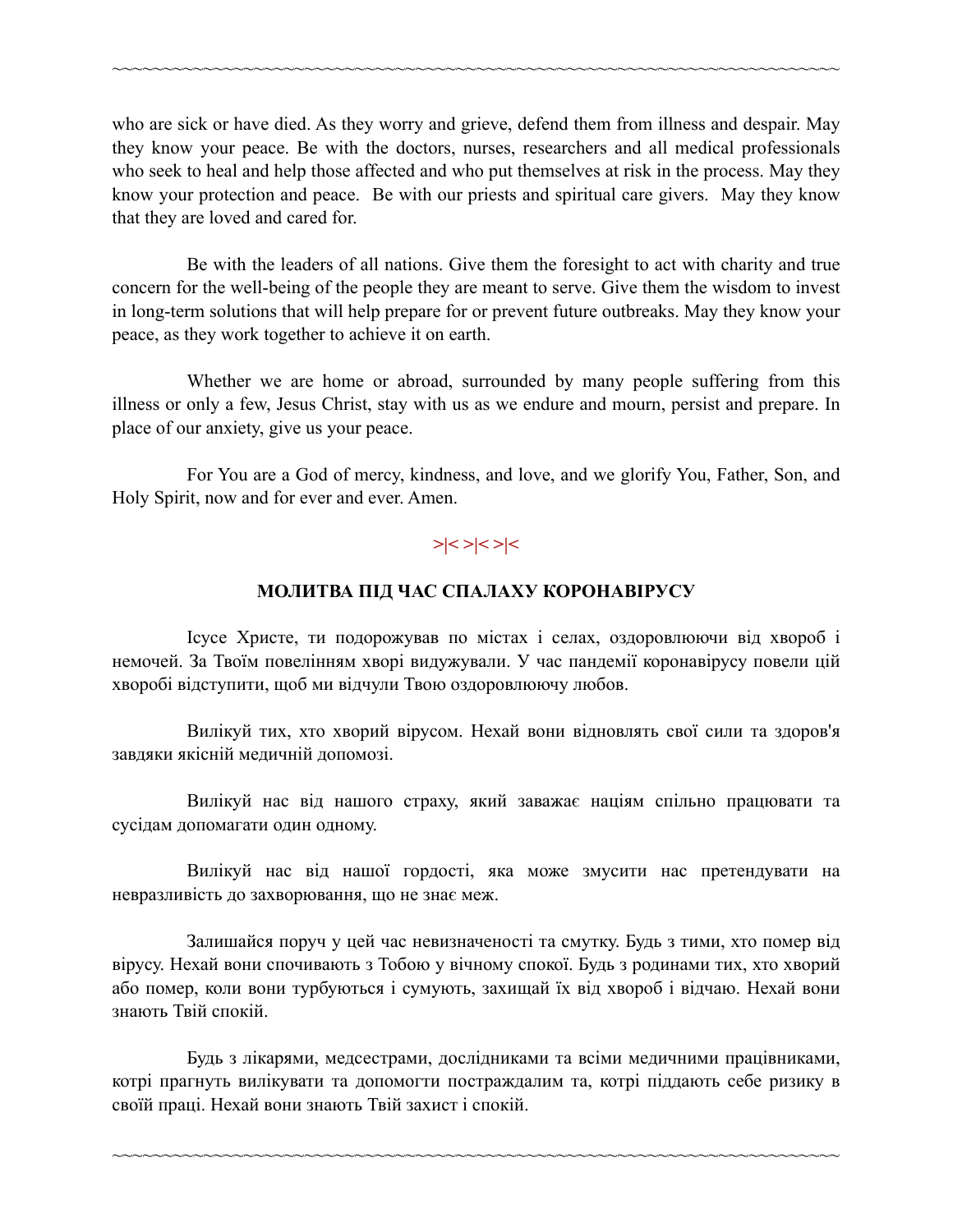Будь з нашими священиками та духовними опікунами. Нехай вони знають, що їх люблять і піклуються про них.

~~~~~~~~~~~~~~~~~~~~~~~~~~~~~~~~~~~~~~~~~~~~~~~~~~~~~~~~~~~~~~~~~~~~~~~~

Будь з лідерами всіх націй. Дай їм передбачення діяти милосердно та зі справжньою турботою про добробут людей, котрим вони призначені служити. Надай їм мудрості інвестувати у довгострокові рішення, які допоможуть підготуватися або запобігти майбутнім спалахам. Нехай вони пізнають Твій мир, коли разом працюють над досягненням його на землі.

Будь ми вдома чи за кордоном, в оточенні багатьох людей, які страждають цією хворобою, або наодинці, Ісусе Христе, залишайтеся з нами, коли ми терпимо і сумуємо. Замість нашої тривоги дай нам спокій.

Бо Ти - Бог милосердя, доброта та любов, і ми прославляємо Тебе, Отця, і Сина, і Святого Духа, нині, і повсякчас, і на віки вічні. Амінь.



 *Carlo Acutis, an Italian teenager who died in 2006, will be beatified Oct. 10 in Assisi. Acutis, a gamer and computer programmer who loved soccer and the Eucharist, has been the subject of interest around the world. So who was Carlo Acutis? Here's what you need to know:* 

### **Who was Carlo Acutis?**

 Carlo Acutis was born May 3, 1991, in London, where his parents were working. Just a few months later, his parents, Andrea Acutis and Antonia Salzano, moved to Milan.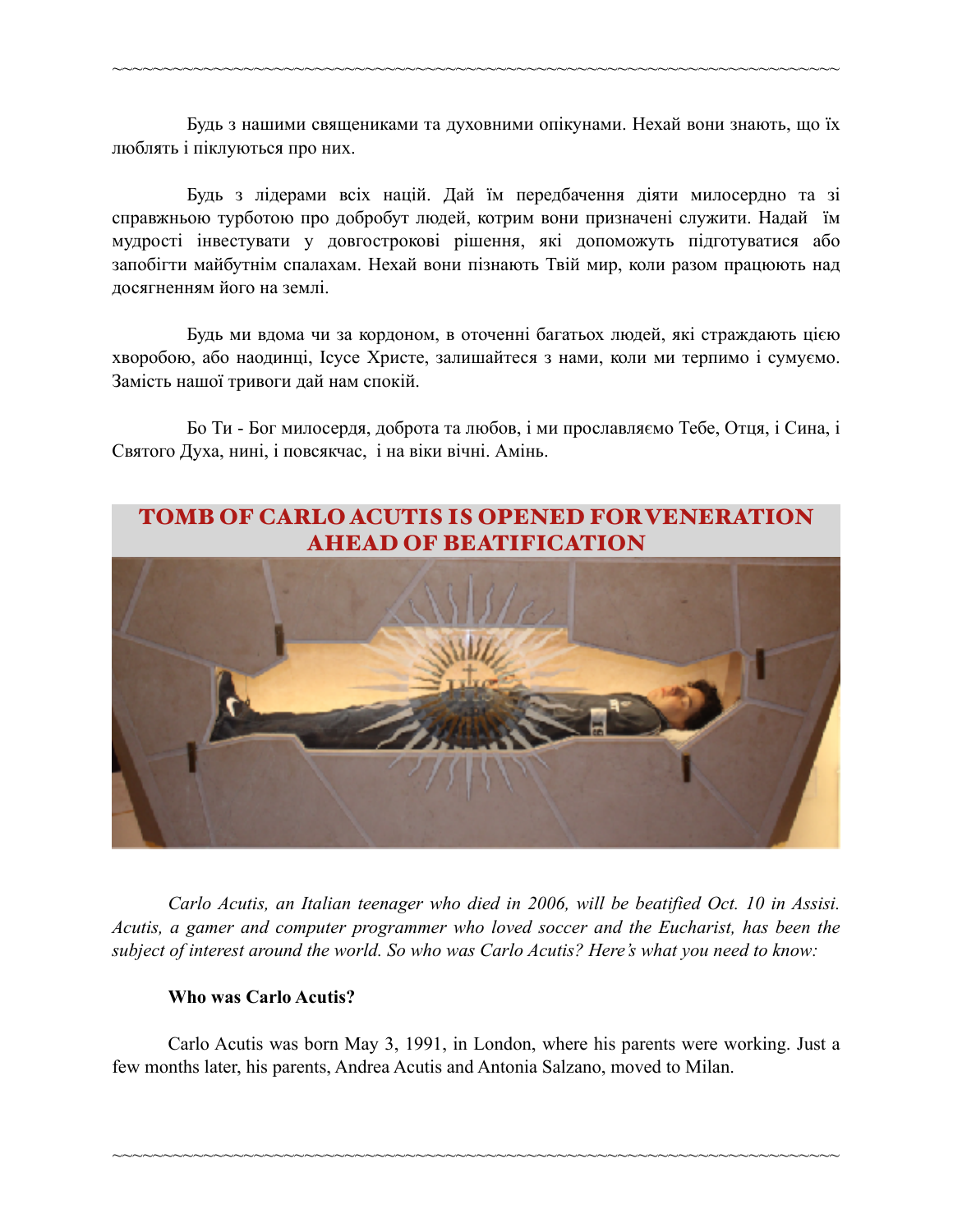As a teenager, Carlo was diagnosed with leukemia. He offered his sufferings for Pope Benedict XVI and for the Church, saying ""I offer all the suffering I will have to suffer for the Lord, for the Pope, and the Church."

~~~~~~~~~~~~~~~~~~~~~~~~~~~~~~~~~~~~~~~~~~~~~~~~~~~~~~~~~~~~~~~~~~~~~~~~

 He died on Oct. 12, 2006, and was buried in Assisi, at his request, because of his love for St. Francis of Assisi.

 His cause for canonization began in 2013. He was designated "Venerable" in 2018, and will be designated "Blessed" October 10.

### **So, he was pretty holy, huh?**

 From a young age, Carlo seemed to have a special love for God, even though his parents weren't especially devout. His mom said that before Carlo, she went to Mass only for her First Communion, her confirmation, and her wedding.

 But as a young child, Carlo loved to pray the rosary. After he made his First Communion, he went to Mass as often as he could, and he made Holy Hours before or after Mass. He went to confession weekly.

 He asked his parents to take him on pilgrimages — to the places of the saints, and to the sites of Eucharistic miracles.

[There was fruit of Carlos' devotion in his life.](https://soundcloud.com/cnanewsroom/ep-23-i-raised-a-saint) [His witness of faith led to a deep](https://www.catholicnewsagency.com/news/mom-of-carlo-acutis-says-son-led-her-back-to-the-catholic-faith-34118)  [conversion in his mom](https://www.catholicnewsagency.com/news/mom-of-carlo-acutis-says-son-led-her-back-to-the-catholic-faith-34118), because, according to the priest promoting his cause for sainthood, he "managed to drag his relatives, his parents to Mass every day. It was not the other way around; it was not his parents bringing the little boy to Mass, but it was he who managed to get himself to Mass and to convince others to receive Communion daily,"

 He was known for defending kids at school who got picked on, especially disabled kids. When a friend's parents were getting a divorce, Carlo made a special effort to include his friend in the Acutis family life.

[And he promoted Eucharistic miracles, especially through a website he built to promote](https://www.catholicnewsagency.com/news/venerable-carlo-acutis-and-his-love-for-the-eucharist-59738)  [them.](https://www.catholicnewsagency.com/news/venerable-carlo-acutis-and-his-love-for-the-eucharist-59738)

 On the site, he told people that "the more often we receive the Eucharist, the more we will become like Jesus, so that on this earth we will have a foretaste of heaven."

 When Carlo got sick, his life of faith increased. He was intentional about offering up his suffering for the Church, the pope, and for people who were suffering with illness.

~~~~~~~~~~~~~~~~~~~~~~~~~~~~~~~~~~~~~~~~~~~~~~~~~~~~~~~~~~~~~~~~~~~~~~~~

**And he was a gamer?**